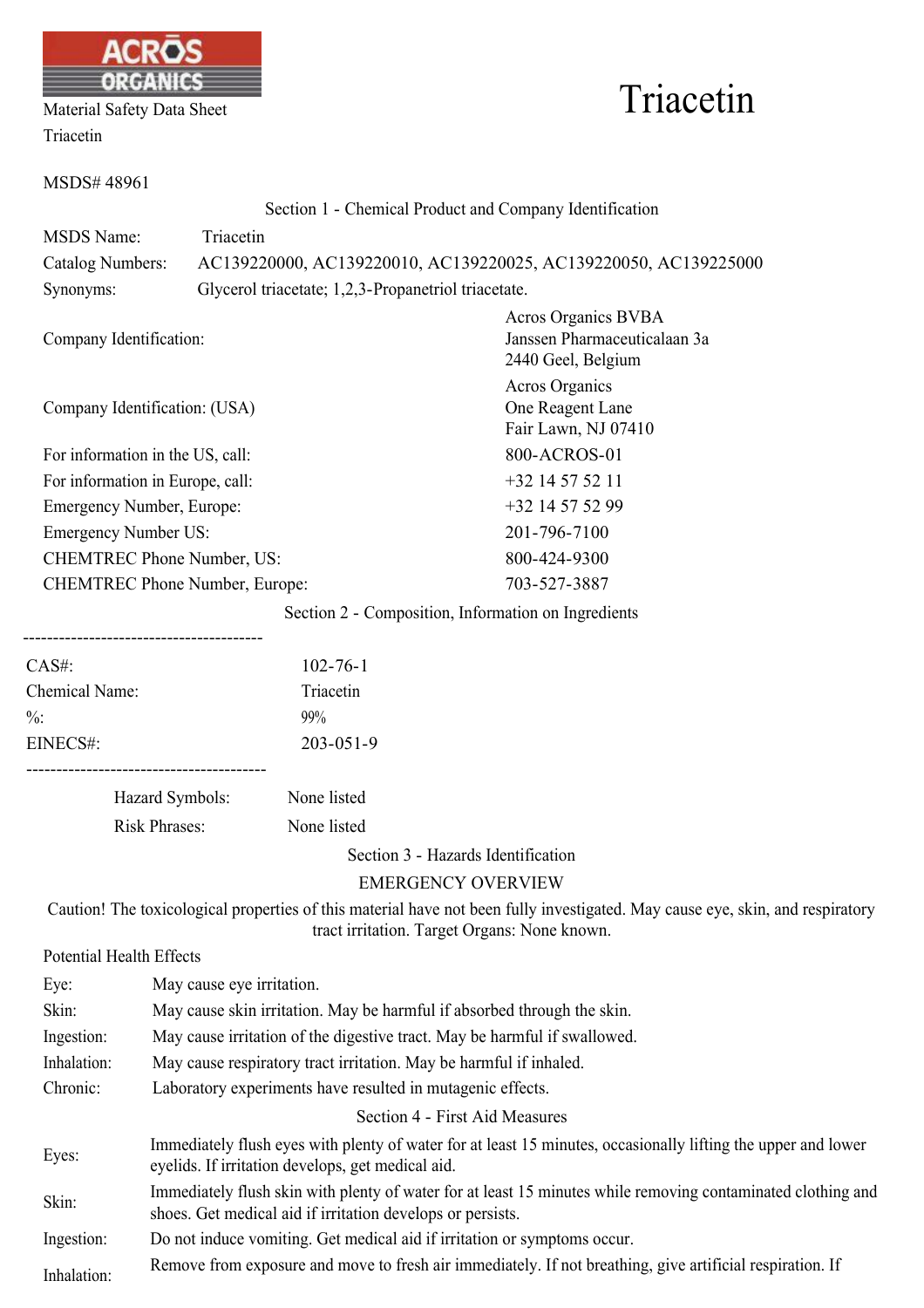|                                             | breathing is difficult, give oxygen. Get medical aid if cough or other symptoms appear.                                                                                       |
|---------------------------------------------|-------------------------------------------------------------------------------------------------------------------------------------------------------------------------------|
| Notes to                                    |                                                                                                                                                                               |
| Physician:                                  |                                                                                                                                                                               |
|                                             | Section 5 - Fire Fighting Measures                                                                                                                                            |
| General Information:                        | As in any fire, wear a self-contained breathing apparatus in pressure-demand, MSHA/NIOSH<br>(approved or equivalent), and full protective gear.                               |
|                                             | Extinguishing Media: Use water spray, dry chemical, carbon dioxide, or chemical foam.                                                                                         |
|                                             | Autoignition 430 deg C (806.00 deg F)<br>Temperature:                                                                                                                         |
|                                             | Flash Point: 138 deg C (280.40 deg F)                                                                                                                                         |
| Explosion Limits: 7.73 vol %<br>Lower: 7.73 |                                                                                                                                                                               |
| Explosion Limits: Not available<br>Upper:   |                                                                                                                                                                               |
|                                             | NFPA Rating: health: 1; flammability: 1; instability: 0;                                                                                                                      |
|                                             | Section 6 - Accidental Release Measures                                                                                                                                       |
| General<br>Information:                     | Use proper personal protective equipment as indicated in Section 8.                                                                                                           |
| Spills/Leaks:                               | Absorb spill with inert material (e.g. vermiculite, sand or earth), then place in suitable container. Provide<br>ventilation. Do not let this chemical enter the environment. |
|                                             | Section 7 - Handling and Storage                                                                                                                                              |
|                                             | Handling: Use with adequate ventilation. Avoid contact with eyes, skin, and clothing. Avoid ingestion and inhalation.                                                         |
| Storage:                                    | Store in a cool, dry place. Store in a tightly closed container.                                                                                                              |

Section 8 - Exposure Controls, Personal Protection

| Chemical Name | ACGIH        | NIOSH        | OSHA - Final PELs |
|---------------|--------------|--------------|-------------------|
| Triacetin     | Inone listed | Inone listed | Inone listed      |

### OSHA Vacated PELs: Triacetin: None listed

Engineering Controls:

Facilities storing or utilizing this material should be equipped with an eyewash facility and a safety shower. Use adequate ventilation to keep airborne concentrations low.

Exposure Limits

Personal Protective Equipment

Eyes:<br>
Wear appropriate protective eyeglasses or chemical safety goggles as described by OSHA's eye and face protection regulations in 29 CFR 1910.133 or European Standard EN166.

Skin: Wear appropriate protective gloves to prevent skin exposure.

Clothing: Wear appropriate protective clothing to prevent skin exposure.

Respirators: A respiratory protection program that meets OSHA's 29 CFR 1910.134 and ANSI Z88.2 requirements or European Standard EN 149 must be followed whenever workplace conditions warrant respirator use.

Section 9 - Physical and Chemical Properties

Physical State: Liquid Color: colorless Odor: fatty odor pH: 5 - 6 (50g/L aq.sol.) Vapor Pressure: < 0.1 mbar @ 20 deg C Vapor Density: 7.5 Evaporation Rate: Not available Viscosity: 23 mPa @ 20 deg C Boiling Point: 258 deg C @ 760 mmHg ( 496.40F)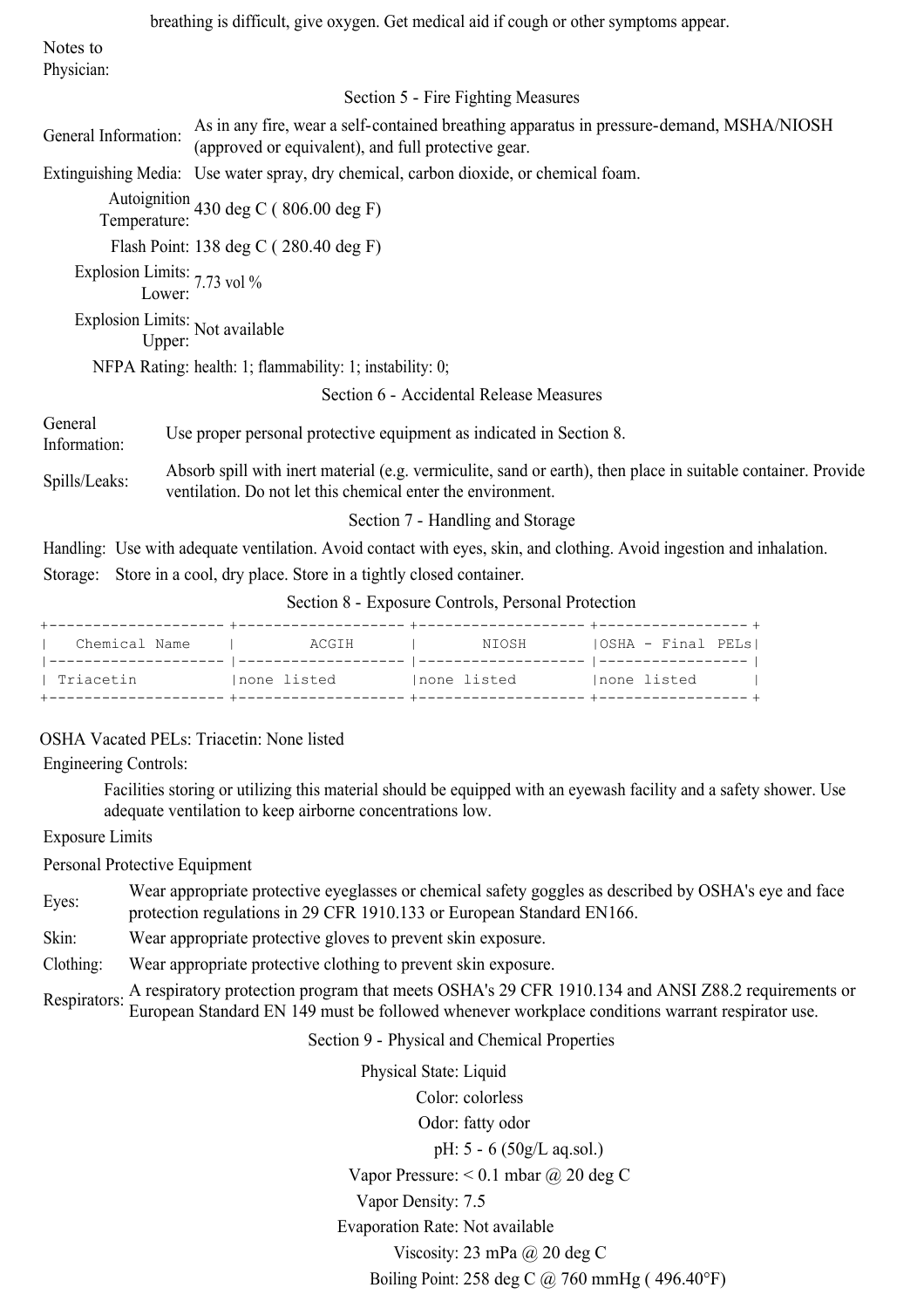|                                                                            |                                                          | Freezing/Melting Point: 3 deg C (37.40°F)                                     |  |
|----------------------------------------------------------------------------|----------------------------------------------------------|-------------------------------------------------------------------------------|--|
| Decomposition Temperature: Not available                                   |                                                          |                                                                               |  |
|                                                                            |                                                          | Solubility in water: 64 g/L $(20^{\circ}C)$                                   |  |
|                                                                            |                                                          | Specific Gravity/Density: 1.155                                               |  |
|                                                                            |                                                          | Molecular Formula: C9H14O6                                                    |  |
|                                                                            |                                                          | Molecular Weight: 218.21                                                      |  |
|                                                                            |                                                          | Section 10 - Stability and Reactivity                                         |  |
|                                                                            |                                                          | Stability unknown.                                                            |  |
| Chemical Stability:                                                        |                                                          |                                                                               |  |
| Conditions to Avoid:                                                       |                                                          | Incompatible materials.<br>Not available                                      |  |
| Incompatibilities with Other Materials<br>Hazardous Decomposition Products |                                                          |                                                                               |  |
|                                                                            |                                                          | Carbon monoxide, carbon dioxide.                                              |  |
| Hazardous Polymerization                                                   |                                                          | Has not been reported.                                                        |  |
|                                                                            |                                                          | Section 11 - Toxicological Information                                        |  |
| RTECS#:                                                                    | CAS# 102-76-1: AK3675000                                 |                                                                               |  |
|                                                                            | RTECS:                                                   |                                                                               |  |
| LD50/LC50:                                                                 | Oral, mouse: $LD50 = 1100$ mg/kg;                        | CAS# 102-76-1: Draize test, rabbit, eye: 116 mg;                              |  |
|                                                                            | Oral, rat: $LD50 = 3$ gm/kg;                             |                                                                               |  |
|                                                                            |                                                          |                                                                               |  |
| Carcinogenicity:                                                           |                                                          | Triacetin - Not listed as a carcinogen by ACGIH, IARC, NTP, or CA Prop 65.    |  |
| Other:                                                                     |                                                          | See actual entry in RTECS for complete information.                           |  |
|                                                                            |                                                          | Section 12 - Ecological Information                                           |  |
| Ecotoxicity:                                                               |                                                          | Not available                                                                 |  |
| Other:                                                                     | Do not empty into drains.                                |                                                                               |  |
|                                                                            |                                                          | Section 13 - Disposal Considerations                                          |  |
|                                                                            |                                                          | Dispose of in a manner consistent with federal, state, and local regulations. |  |
|                                                                            |                                                          |                                                                               |  |
|                                                                            |                                                          | Section 14 - Transport Information                                            |  |
| US DOT                                                                     | Shipping Name: Not regulated as a hazardous material     |                                                                               |  |
| Hazard Class:                                                              |                                                          |                                                                               |  |
| UN Number:                                                                 |                                                          |                                                                               |  |
| Packing Group:                                                             |                                                          |                                                                               |  |
| Canada TDG<br>Shipping Name: Not available                                 |                                                          |                                                                               |  |
| Hazard Class:                                                              |                                                          |                                                                               |  |
| UN Number:                                                                 |                                                          |                                                                               |  |
| Packing Group:                                                             |                                                          |                                                                               |  |
|                                                                            |                                                          |                                                                               |  |
|                                                                            |                                                          | Section 15 - Regulatory Information                                           |  |
| European/International Regulations                                         |                                                          |                                                                               |  |
|                                                                            | European Labeling in Accordance with EC Directives       |                                                                               |  |
|                                                                            |                                                          |                                                                               |  |
|                                                                            | Hazard Symbols: Not available                            |                                                                               |  |
| <b>Risk Phrases:</b>                                                       |                                                          |                                                                               |  |
| <b>Safety Phrases:</b>                                                     |                                                          |                                                                               |  |
|                                                                            | S 24/25 Avoid contact with skin and eyes.                |                                                                               |  |
|                                                                            | WGK (Water Danger/Protection)                            |                                                                               |  |
|                                                                            | CAS# 102-76-1: 1                                         |                                                                               |  |
| Canada                                                                     |                                                          |                                                                               |  |
|                                                                            | $C_A$ CH 100 76 1 is listed on $C_{\text{max}}$ dels DCI |                                                                               |  |

CAS# 102-76-1 is listed on Canada's DSL List